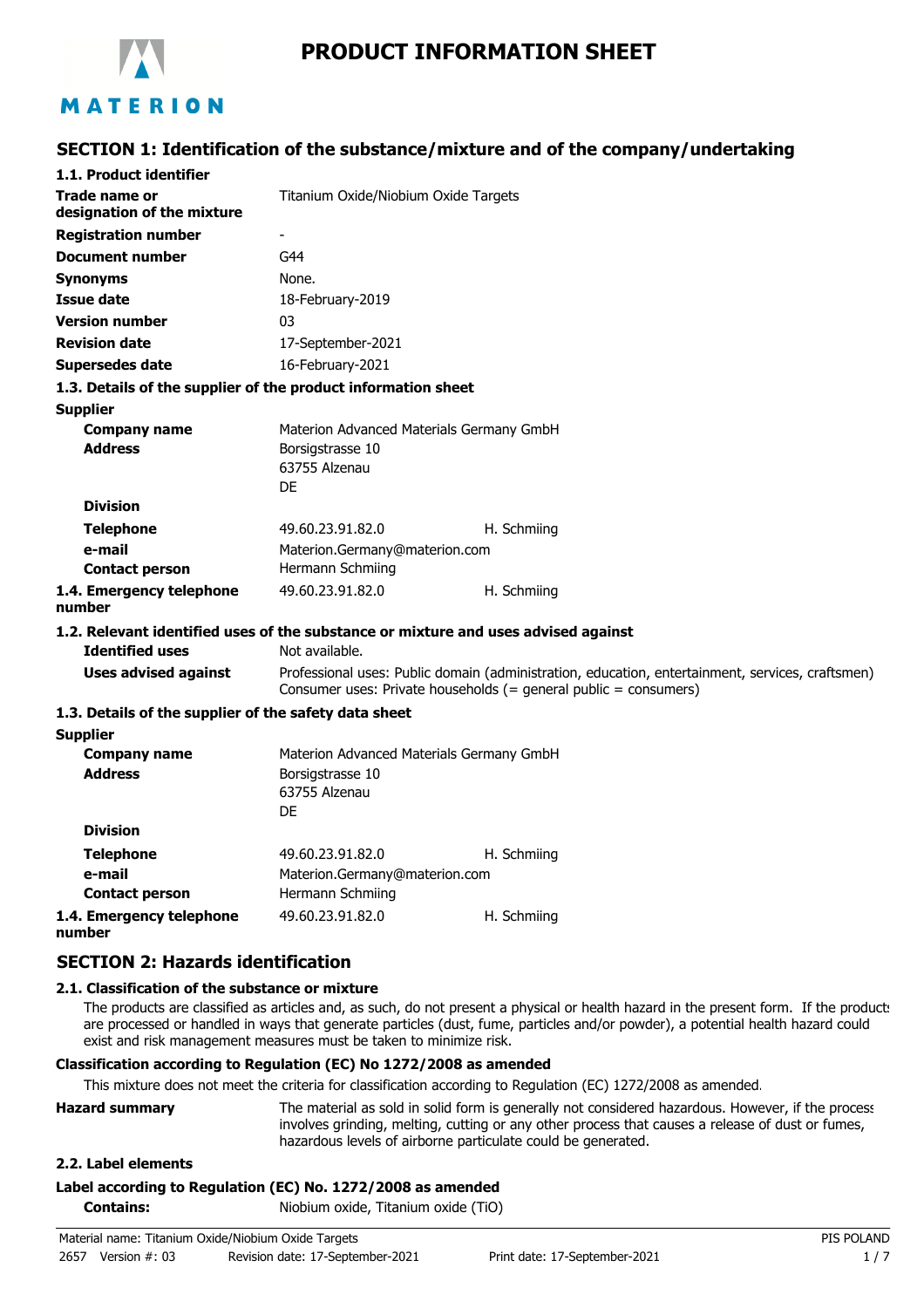| <b>Hazard pictograms</b>          | None.                                                                                                                                                                                                                                                                 |
|-----------------------------------|-----------------------------------------------------------------------------------------------------------------------------------------------------------------------------------------------------------------------------------------------------------------------|
| Signal word                       | None.                                                                                                                                                                                                                                                                 |
| <b>Hazard statements</b>          | The material as sold in solid form is generally not considered hazardous. However, if the process<br>involves grinding, melting, cutting or any other process that causes a release of dust or fumes,<br>hazardous levels of airborne particulate could be generated. |
| <b>Precautionary statements</b>   |                                                                                                                                                                                                                                                                       |
| <b>Prevention</b>                 | Observe good industrial hygiene practices.                                                                                                                                                                                                                            |
| <b>Response</b>                   | Wash hands after handling.                                                                                                                                                                                                                                            |
| <b>Storage</b>                    | Store away from incompatible materials.                                                                                                                                                                                                                               |
| <b>Disposal</b>                   | Dispose of waste and residues in accordance with local authority requirements.                                                                                                                                                                                        |
| Supplemental label<br>information | For further information, please contact the Product Stewardship Department at +1.216.383.4019.                                                                                                                                                                        |
| 2.3. Other hazards                | Not a PBT or vPvB substance or mixture.                                                                                                                                                                                                                               |

# **SECTION 3: Composition/information on ingredients**

## **3.2. Mixtures**

## **General information**

| <b>Chemical name</b>     | %  | No.                     | CAS-No. / EC REACH Registration No. Index No. |                          | <b>Notes</b> |
|--------------------------|----|-------------------------|-----------------------------------------------|--------------------------|--------------|
| Niobium oxide            | 50 | 12034-57-0<br>234-808-1 | $\overline{\phantom{a}}$                      | $\overline{\phantom{0}}$ |              |
| <b>Classification: -</b> |    |                         |                                               |                          |              |
| Titanium oxide (TiO)     | 50 | 12137-20-1<br>235-236-5 | $\overline{\phantom{a}}$                      | $\overline{\phantom{0}}$ |              |
| <b>Classification: -</b> |    |                         |                                               |                          |              |

## **SECTION 4: First aid measures**

| <b>General information</b>                                                               | Ensure that medical personnel are aware of the material(s) involved, and take precautions to<br>protect themselves. |
|------------------------------------------------------------------------------------------|---------------------------------------------------------------------------------------------------------------------|
| 4.1. Description of first aid measures                                                   |                                                                                                                     |
| <b>Inhalation</b>                                                                        | Move to fresh air. Call a physician if symptoms develop or persist.                                                 |
| <b>Skin contact</b>                                                                      | Wash off with soap and water. Get medical attention if irritation develops and persists.                            |
| Eye contact                                                                              | Rinse with water. Get medical attention if irritation develops and persists.                                        |
| <b>Ingestion</b>                                                                         | Rinse mouth. Get medical attention if symptoms occur.                                                               |
| 4.2. Most important<br>symptoms and effects, both<br>acute and delayed                   | Exposure may cause temporary irritation, redness, or discomfort.                                                    |
| 4.3. Indication of any<br>immediate medical attention<br>and special treatment<br>needed | Treat symptomatically.                                                                                              |

# **SECTION 5: Firefighting measures**

| <b>General fire hazards</b>                                                                | No unusual fire or explosion hazards noted.                                                |
|--------------------------------------------------------------------------------------------|--------------------------------------------------------------------------------------------|
| 5.1. Extinguishing media<br>Suitable extinguishing<br>media                                | Water fog. Foam. Dry chemical powder. Carbon dioxide (CO2).                                |
| Unsuitable extinguishing<br>media                                                          | None known.                                                                                |
| 5.2. Special hazards arising<br>from the substance or<br>mixture                           | None known.                                                                                |
| 5.3. Advice for firefighters<br><b>Special protective</b><br>equipment for<br>firefighters | Wear suitable protective equipment.                                                        |
| <b>Special firefighting</b><br>procedures                                                  | Use water spray to cool unopened containers.                                               |
| <b>Specific methods</b>                                                                    | Use standard firefighting procedures and consider the hazards of other involved materials. |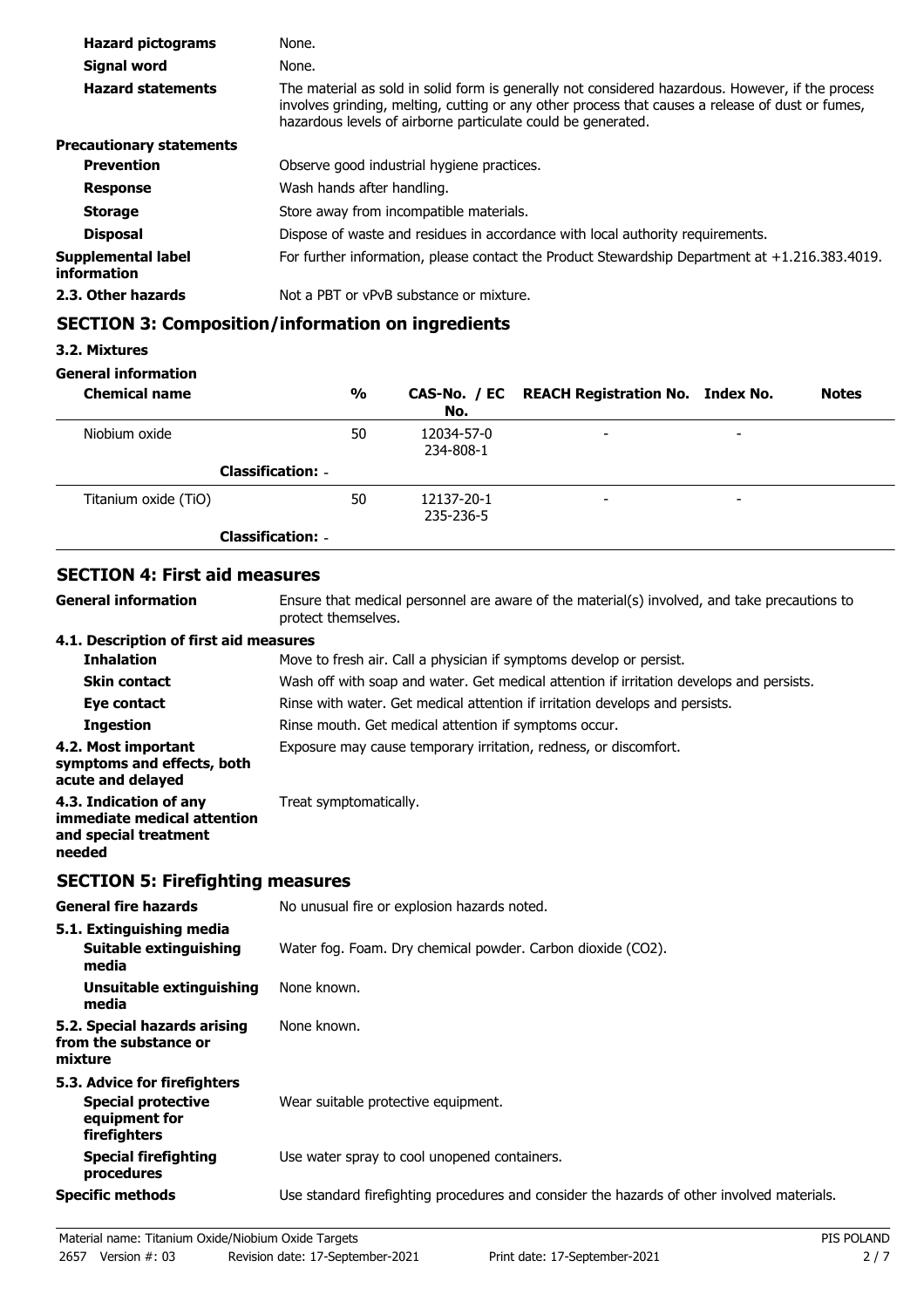## **SECTION 6: Accidental release measures**

|                                                              | 6.1. Personal precautions, protective equipment and emergency procedures                           |  |
|--------------------------------------------------------------|----------------------------------------------------------------------------------------------------|--|
| For non-emergency<br>personnel                               | Keep unnecessary personnel away. For personal protection, see section 8 of the PIS.                |  |
| For emergency<br>responders                                  | Use personal protection recommended in Section 8 of the PIS.                                       |  |
| 6.2. Environmental<br>precautions                            | Avoid discharge into drains, water courses or onto the ground.                                     |  |
| 6.3. Methods and material for<br>containment and cleaning up | Stop the flow of material, if this is without risk. For waste disposal, see section 13 of the PIS. |  |
| 6.4. Reference to other<br>sections                          | For personal protection, see section 8 of the PIS. For waste disposal, see section 13 of the PIS.  |  |
| <b>SECTION 7: Handling and storage</b>                       |                                                                                                    |  |

| 7.1. Precautions for safe<br>handling                                          | Avoid prolonged exposure. Observe good industrial hygiene practices. |
|--------------------------------------------------------------------------------|----------------------------------------------------------------------|
| 7.2. Conditions for safe<br>storage, including any<br><i>incompatibilities</i> | Keep locked up.                                                      |
| 7.3. Specific end use(s)                                                       | Not available.                                                       |

## **SECTION 8: Exposure controls/personal protection**

### **8.1. Control parameters**

### **Occupational exposure limits**

**Poland. Ordinance of the Minister of Labour and Social Policy on 6 June 2014 on the maximum permissible concentrations and intensities of harmful health factors in the work environment, Journal of Laws 2014, item 817**

| <b>Components</b>                                    | <b>Type</b>                                                               | <b>Value</b>                                                                                                                                                                                                                                                                                      |  |  |
|------------------------------------------------------|---------------------------------------------------------------------------|---------------------------------------------------------------------------------------------------------------------------------------------------------------------------------------------------------------------------------------------------------------------------------------------------|--|--|
| Titanium oxide (TiO) (CAS<br>12137-20-1)             | <b>STEL</b>                                                               | 30 mg/m3                                                                                                                                                                                                                                                                                          |  |  |
|                                                      | <b>TWA</b>                                                                | 10 mg/m3                                                                                                                                                                                                                                                                                          |  |  |
| <b>Biological limit values</b>                       |                                                                           | No biological exposure limits noted for the ingredient(s).                                                                                                                                                                                                                                        |  |  |
| <b>Recommended monitoring</b><br>procedures          | Follow standard monitoring procedures.                                    |                                                                                                                                                                                                                                                                                                   |  |  |
| Derived no effect levels<br>(DNELs)                  | Not available.                                                            |                                                                                                                                                                                                                                                                                                   |  |  |
| <b>Predicted no effect</b><br>concentrations (PNECs) | Not available.                                                            |                                                                                                                                                                                                                                                                                                   |  |  |
| 8.2. Exposure controls                               |                                                                           |                                                                                                                                                                                                                                                                                                   |  |  |
| <b>Appropriate engineering</b><br>controls           | established, maintain airborne levels to an acceptable level.             | Good general ventilation should be used. Ventilation rates should be matched to conditions. If<br>applicable, use process enclosures, local exhaust ventilation, or other engineering controls to<br>maintain airborne levels below recommended exposure limits. If exposure limits have not been |  |  |
|                                                      | Individual protection measures, such as personal protective equipment     |                                                                                                                                                                                                                                                                                                   |  |  |
| <b>General information</b>                           | with the supplier of the personal protective equipment.                   | Personal protection equipment should be chosen according to the CEN standards and in discussion                                                                                                                                                                                                   |  |  |
| Eye/face protection                                  | Wear safety glasses with side shields (or goggles).                       |                                                                                                                                                                                                                                                                                                   |  |  |
| <b>Skin protection</b>                               |                                                                           |                                                                                                                                                                                                                                                                                                   |  |  |
| - Hand protection                                    | Wear gloves to prevent metal cuts and skin abrasions during handling.     |                                                                                                                                                                                                                                                                                                   |  |  |
| - Other                                              | Wear suitable protective clothing.                                        |                                                                                                                                                                                                                                                                                                   |  |  |
| <b>Respiratory protection</b>                        | In case of insufficient ventilation, wear suitable respiratory equipment. |                                                                                                                                                                                                                                                                                                   |  |  |
| <b>Thermal hazards</b>                               | Wear appropriate thermal protective clothing, when necessary.             |                                                                                                                                                                                                                                                                                                   |  |  |
| <b>Hygiene measures</b>                              | remove contaminants.                                                      | Always observe good personal hygiene measures, such as washing after handling the material and<br>before eating, drinking, and/or smoking. Routinely wash work clothing and protective equipment to                                                                                               |  |  |
| <b>Environmental exposure</b><br>controls            | established, maintain airborne levels to an acceptable level.             | Good general ventilation should be used. Ventilation rates should be matched to conditions. If<br>applicable, use process enclosures, local exhaust ventilation, or other engineering controls to<br>maintain airborne levels below recommended exposure limits. If exposure limits have not been |  |  |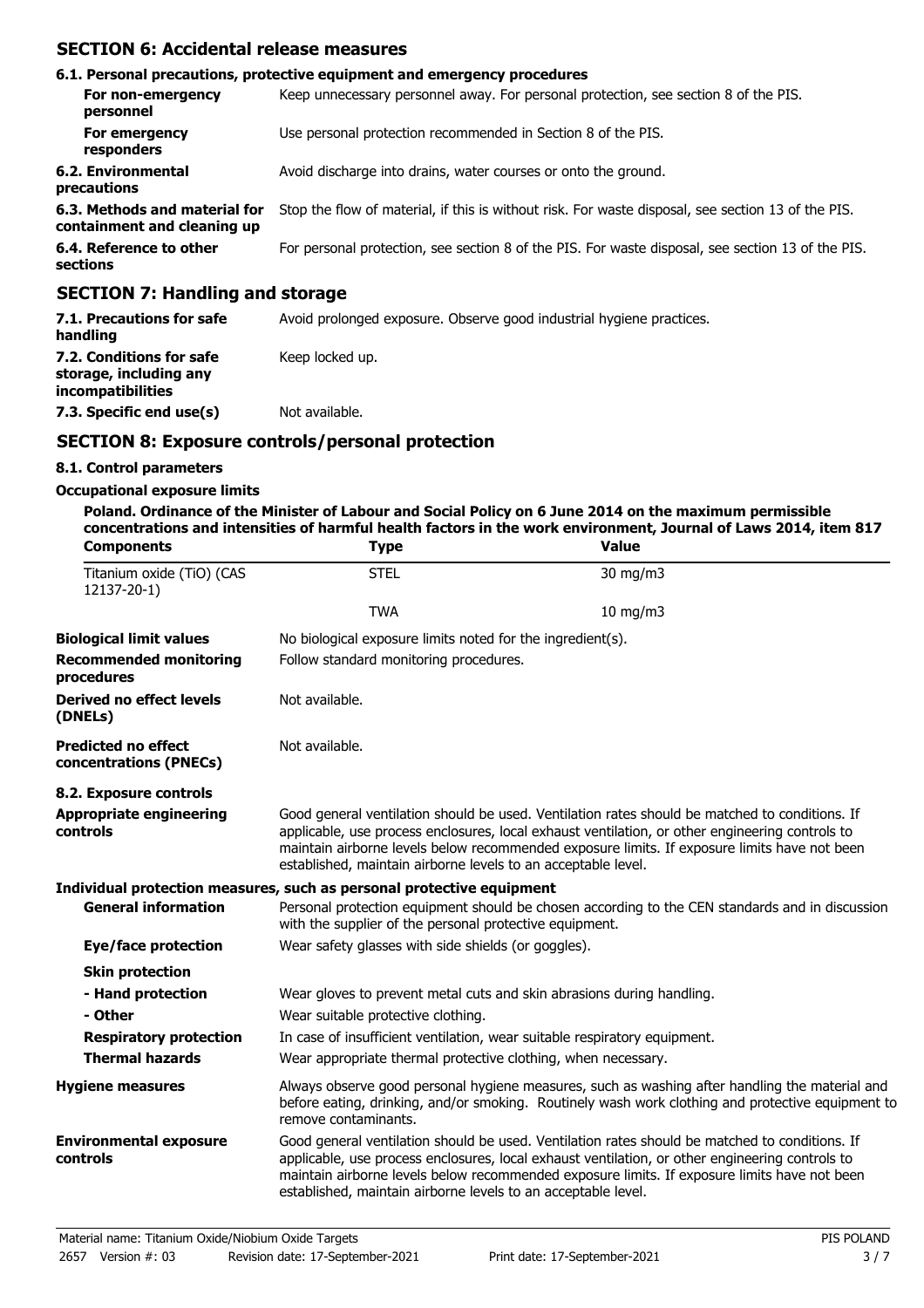# **SECTION 9: Physical and chemical properties**

# **9.1. Information on basic physical and chemical properties**

| <b>Appearance</b>                                  |                                         |
|----------------------------------------------------|-----------------------------------------|
| <b>Physical state</b>                              | Solid.                                  |
| Form                                               | Solid.                                  |
| Colour                                             | Grey.                                   |
| <b>Odour</b>                                       | None.                                   |
| <b>Odour threshold</b>                             | Not applicable.                         |
| рH                                                 | Not applicable.                         |
| <b>Melting point/freezing point</b>                | > 1500 °C (> 2732 °F) / Not applicable. |
| Initial boiling point and<br>boiling range         | Not applicable.                         |
| <b>Flash point</b>                                 | Not applicable.                         |
| <b>Evaporation rate</b>                            | Not applicable.                         |
| <b>Flammability (solid, gas)</b>                   | None known.                             |
| Upper/lower flammability or explosive limits       |                                         |
| <b>Explosive limit - lower (</b><br>%)             | Not applicable.                         |
| <b>Explosive limit - lower (</b><br>%) temperature | Not applicable.                         |
| <b>Explosive limit - upper</b><br>(%)              | Not applicable.                         |
| <b>Explosive limit - upper (</b><br>%) temperature | Not applicable.                         |
| Vapour pressure                                    | Not applicable.                         |
| <b>Vapour density</b>                              | Not applicable.                         |
| <b>Relative density</b>                            | Not applicable.                         |
| Solubility(ies)                                    |                                         |
| Solubility (water)                                 | Insoluble.                              |
| <b>Partition coefficient</b><br>(n-octanol/water)  | Not applicable.                         |
| <b>Auto-ignition temperature</b>                   | Not applicable.                         |
| <b>Decomposition temperature</b>                   | Not applicable.                         |
| <b>Viscosity</b>                                   | Not applicable.                         |
| <b>Explosive properties</b>                        | Not explosive.                          |
| <b>Oxidising properties</b>                        | Not oxidising.                          |
| 9.2. Other information                             |                                         |
| Density                                            | 4,20 - 6,00 g/cm3                       |
| <b>SECTION 10: Stability and reactivity</b>        |                                         |

| 10.1. Reactivity                            | The product is stable and non-reactive under normal conditions of use, storage and transport |
|---------------------------------------------|----------------------------------------------------------------------------------------------|
| 10.2. Chemical stability                    | Material is stable under normal conditions.                                                  |
| 10.3. Possibility of hazardous<br>reactions | No dangerous reaction known under conditions of normal use.                                  |
| 10.4. Conditions to avoid                   | Contact with incompatible materials.                                                         |
| 10.5. Incompatible materials                | Ammonia. Chlorine.                                                                           |
| 10.6. Hazardous<br>decomposition products   | No hazardous decomposition products are known.                                               |

# **SECTION 11: Toxicological information**

**General information CCCUPATION** Occupational exposure to the substance or mixture may cause adverse effects.

| Information on likely routes of exposure |                                                      |  |
|------------------------------------------|------------------------------------------------------|--|
| <b>Inhalation</b>                        | Not likely, due to the form of the product.          |  |
| <b>Skin contact</b>                      | No adverse effects due to skin contact are expected. |  |
| Eye contact                              | Not relevant, due to the form of the product.        |  |
|                                          |                                                      |  |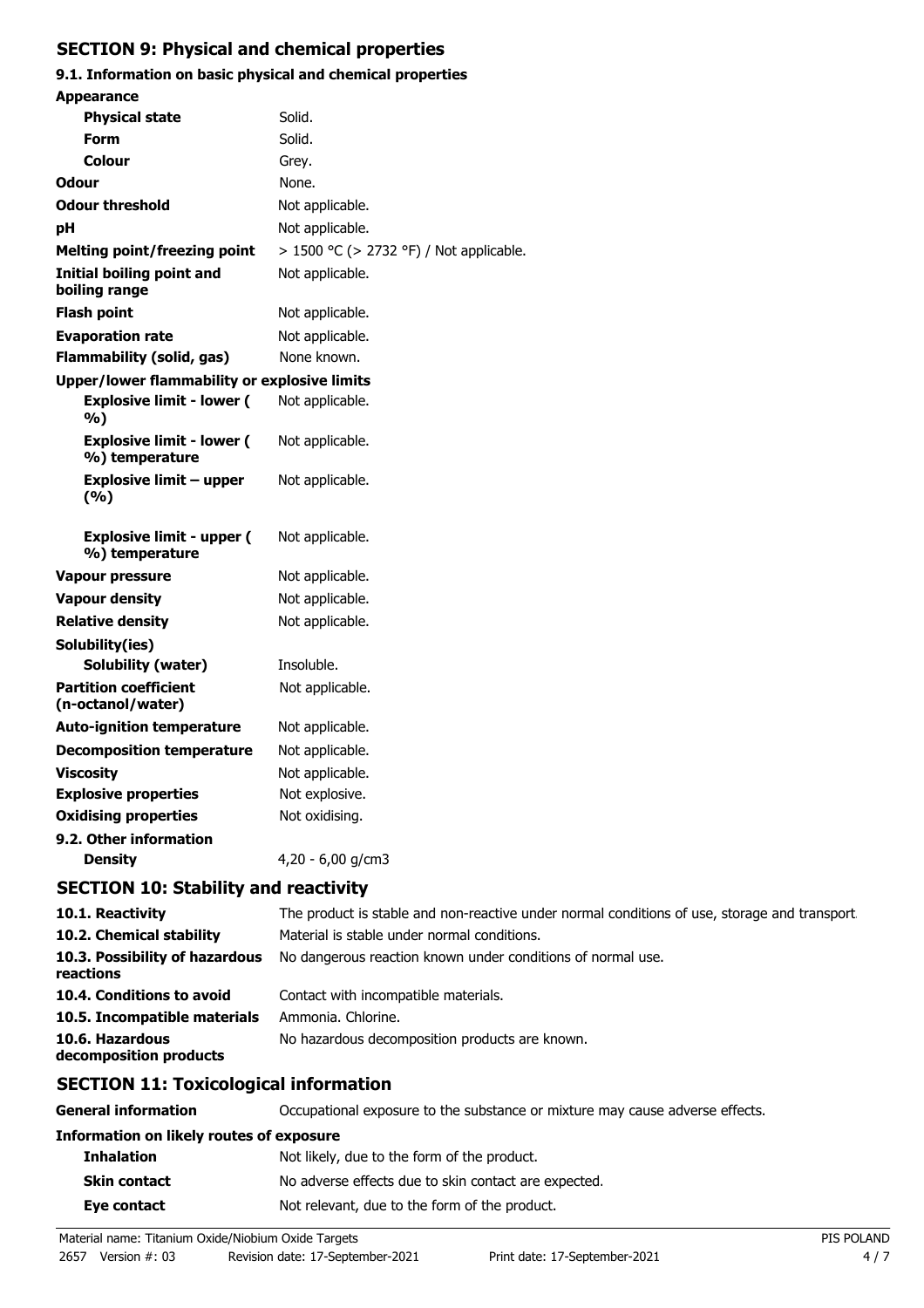| <b>Ingestion</b>                                      | May cause discomfort if swallowed. However, ingestion is not likely to be a primary route of<br>occupational exposure. |  |
|-------------------------------------------------------|------------------------------------------------------------------------------------------------------------------------|--|
| <b>Symptoms</b>                                       | None known.                                                                                                            |  |
| 11.1. Information on toxicological effects            |                                                                                                                        |  |
| <b>Acute toxicity</b>                                 | None known.                                                                                                            |  |
| <b>Skin corrosion/irritation</b>                      | Not classified.                                                                                                        |  |
| Serious eye damage/eye<br>irritation                  | None known.                                                                                                            |  |
| <b>Respiratory sensitisation</b>                      | Not a respiratory sensitizer.                                                                                          |  |
| <b>Skin sensitisation</b>                             | Not a skin sensitiser.                                                                                                 |  |
| <b>Germ cell mutagenicity</b>                         | Not classified.                                                                                                        |  |
| Carcinogenicity                                       | Not classified.                                                                                                        |  |
| <b>Reproductive toxicity</b>                          | Not classified.                                                                                                        |  |
| Specific target organ toxicity<br>- single exposure   | Not classified.                                                                                                        |  |
| Specific target organ toxicity<br>- repeated exposure | Not classified.                                                                                                        |  |
| <b>Aspiration hazard</b>                              | Not an aspiration hazard.                                                                                              |  |
| Mixture versus substance<br>information               | No information available.                                                                                              |  |
| <b>Other information</b>                              | Not available.                                                                                                         |  |

# **SECTION 12: Ecological information**

| 12.1. Toxicity                                            | Based on available data, the classification criteria are not met for hazardous to the aquatic<br>environment.                                                                              |
|-----------------------------------------------------------|--------------------------------------------------------------------------------------------------------------------------------------------------------------------------------------------|
| 12.2. Persistence and<br>degradability                    | No data is available on the degradability of any ingredients in the mixture.                                                                                                               |
| 12.3. Bioaccumulative<br>potential                        | No data available.                                                                                                                                                                         |
| <b>Partition coefficient</b><br>n-octanol/water (log Kow) | Not available.                                                                                                                                                                             |
| <b>Bioconcentration factor (BCF)</b>                      | Not available.                                                                                                                                                                             |
| 12.4. Mobility in soil                                    | No data available.                                                                                                                                                                         |
| 12.5. Results of PBT and<br><b>vPvB</b> assessment        | Not a PBT or vPvB substance or mixture.                                                                                                                                                    |
| 12.6. Other adverse effects                               | No other adverse environmental effects (e.g. ozone depletion, photochemical ozone creation<br>potential, endocrine disruption, global warming potential) are expected from this component. |

# **SECTION 13: Disposal considerations**

### **13.1. Waste treatment methods**

| <b>Residual waste</b>                  | Dispose of in accordance with local regulations. Empty containers or liners may retain some product<br>residues. This material and its container must be disposed of in a safe manner (see: Disposal<br>instructions). |
|----------------------------------------|------------------------------------------------------------------------------------------------------------------------------------------------------------------------------------------------------------------------|
| <b>Contaminated packaging</b>          | Since emptied containers may retain product residue, follow label warnings even after container is<br>emptied. Empty containers should be taken to an approved waste handling site for recycling or<br>disposal.       |
| EU waste code                          | The Waste code should be assigned in discussion between the user, the producer and the waste<br>disposal company.                                                                                                      |
| <b>Disposal</b><br>methods/information | Collect and reclaim or dispose in sealed containers at licensed waste disposal site.                                                                                                                                   |
| <b>Special precautions</b>             | Dispose in accordance with all applicable regulations.                                                                                                                                                                 |

# **SECTION 14: Transport information**

## **ADR**

14.1. - 14.6.: Not regulated as dangerous goods.

### **RID**

14.1. - 14.6.: Not regulated as dangerous goods.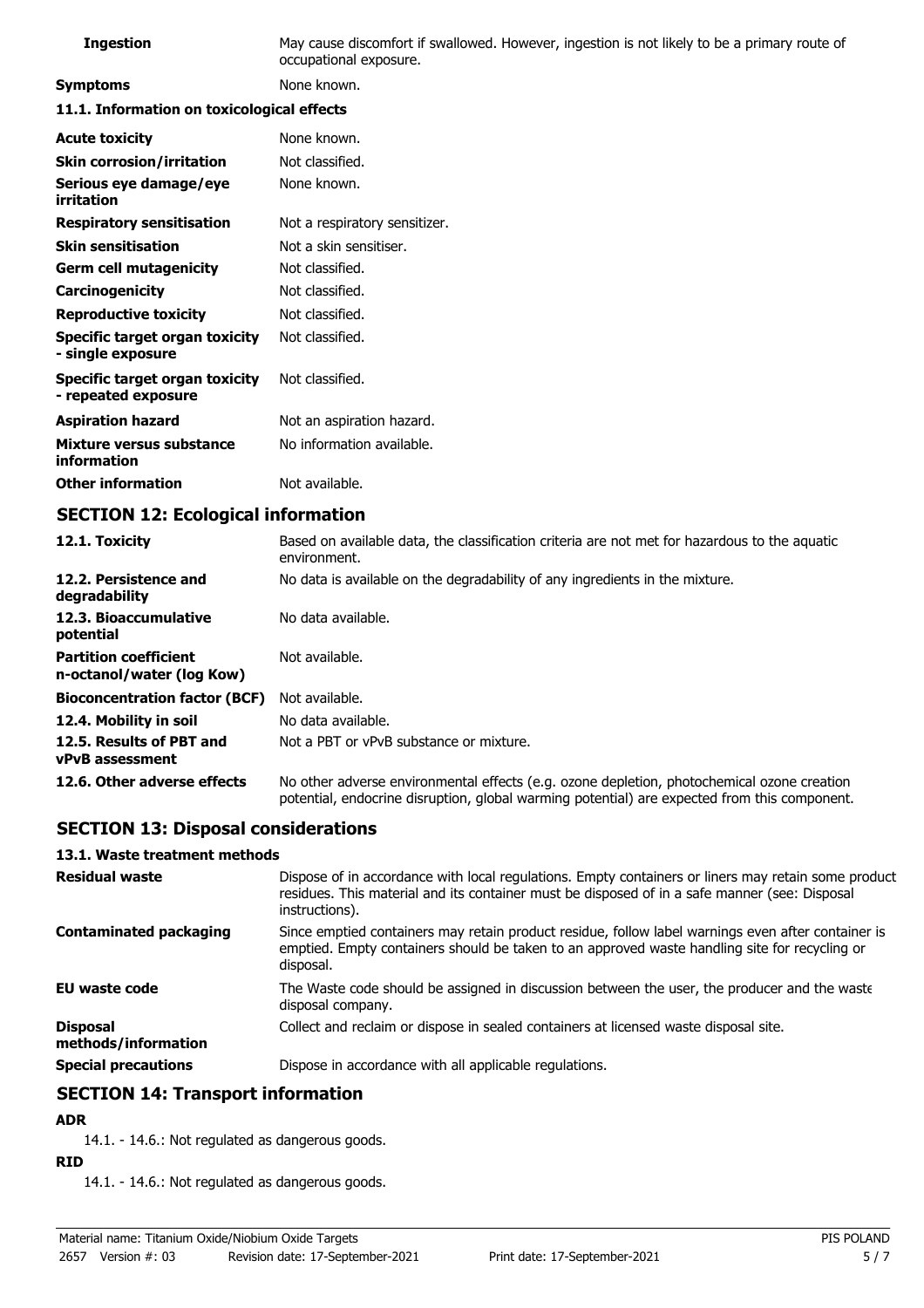### **ADN**

14.1. - 14.6.: Not regulated as dangerous goods.

**IATA**

14.1. - 14.6.: Not regulated as dangerous goods.

### **IMDG**

14.1. - 14.6.: Not regulated as dangerous goods.

## **SECTION 15: Regulatory information**

### **15.1. Safety, health and environmental regulations/legislation specific for the substance or mixture**

### **EU regulations**

**Regulation (EC) No. 1005/2009 on substances that deplete the ozone layer, Annex I and II, as amended** Not listed.

**Regulation (EU) 2019/1021 On persistent organic pollutants (recast), as amended**

Not listed.

**Regulation (EU) No. 649/2012 concerning the export and import of dangerous chemicals, Annex I, Part 1 as amended**

Not listed.

**Regulation (EU) No. 649/2012 concerning the export and import of dangerous chemicals, Annex I, Part 2 as amended**

Not listed.

**Regulation (EU) No. 649/2012 concerning the export and import of dangerous chemicals, Annex I, Part 3 as amended**

Not listed.

**Regulation (EU) No. 649/2012 concerning the export and import of dangerous chemicals, Annex V as amended** Not listed.

**Regulation (EC) No. 166/2006 Annex II Pollutant Release and Transfer Registry, as amended** Not listed.

**Regulation (EC) No. 1907/2006, REACH Article 59(10) Candidate List as currently published by ECHA** Not listed.

### **Authorisations**

**Regulation (EC) No. 1907/2006, REACH Annex XIV Substances subject to authorization, as amended** Not listed.

### **Restrictions on use**

**Regulation (EC) No. 1907/2006, REACH Annex XVII Substances subject to restriction on marketing and use as amended**

Not listed.

**Directive 2004/37/EC: on the protection of workers from the risks related to exposure to carcinogens and mutagens at work, as amended.**

Not listed.

### **Other EU regulations**

**Directive 2012/18/EU on major accident hazards involving dangerous substances, as amended** Not listed.

### **National regulations** Not available.

**Poland. Substances that could yield hazardous waste (Law on waste, DZ.U. poz. 21/2013, Annex 4)** Not listed.

**15.2. Chemical safety** Not available. **assessment**

## **SECTION 16: Other information**

**List of abbreviations**

|                                                                                        | Ceiling: Short Term Exposure Limit Ceiling value.<br>STEL: Short-Term Exposure Limit.<br>TWA: Time Weighted Average Value.                 |
|----------------------------------------------------------------------------------------|--------------------------------------------------------------------------------------------------------------------------------------------|
| <b>References</b>                                                                      | Not available.                                                                                                                             |
| <b>Information on evaluation</b><br>method leading to the<br>classification of mixture | The classification for health and environmental hazards is derived by a combination of calculatior<br>methods and test data, if available. |
| <b>Training information</b>                                                            | Follow training instructions when handling this material.                                                                                  |